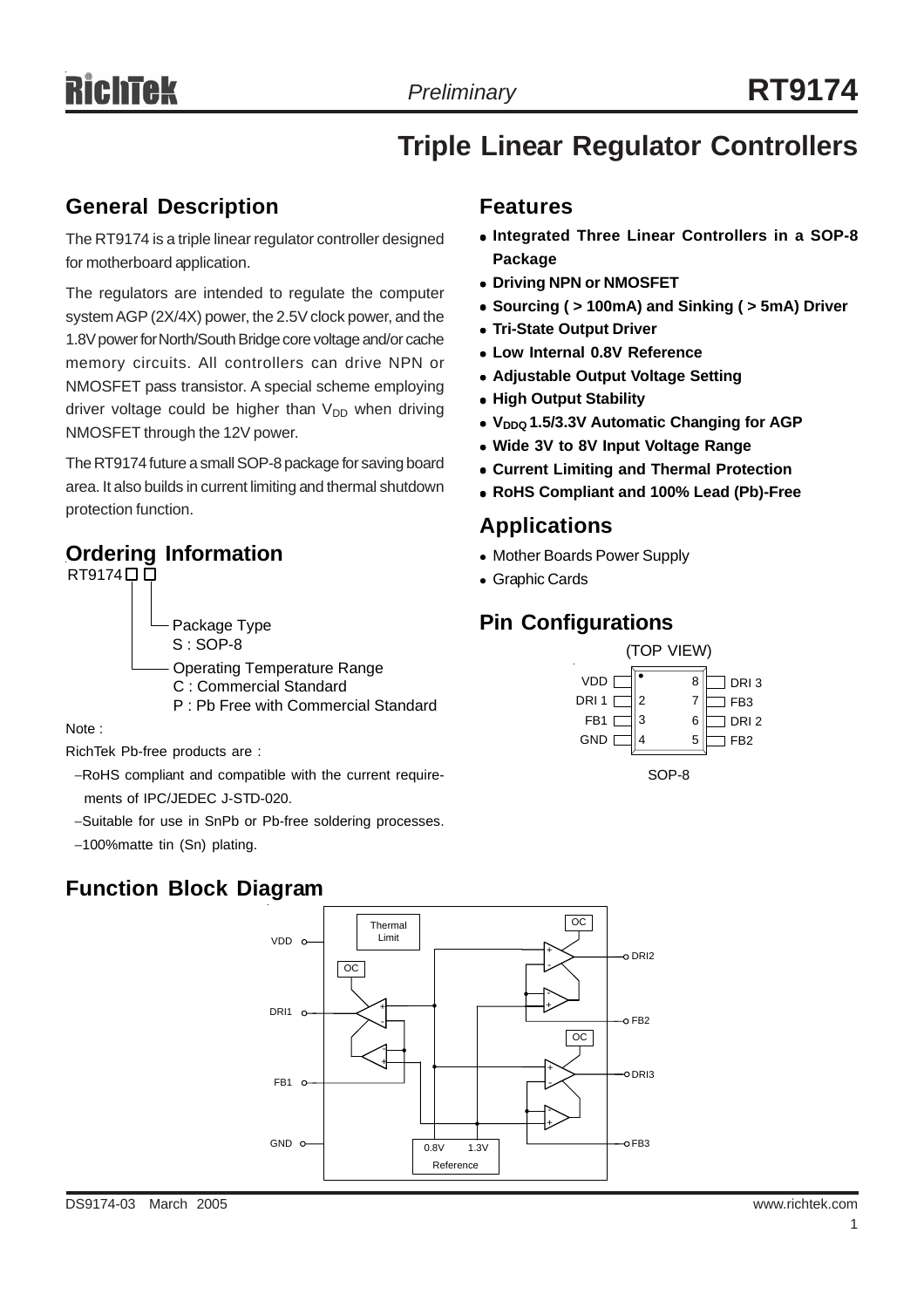# **Typical Application Circuit**



VDDQ = 3.3V if FB1>1.3V  $\text{^{\#}TYPEDET} = 0 \text{V}$  to  $\text{VDDQ} = 1.5 \text{V}$ #TYPEDET = Open to VDDQ = 3.3V





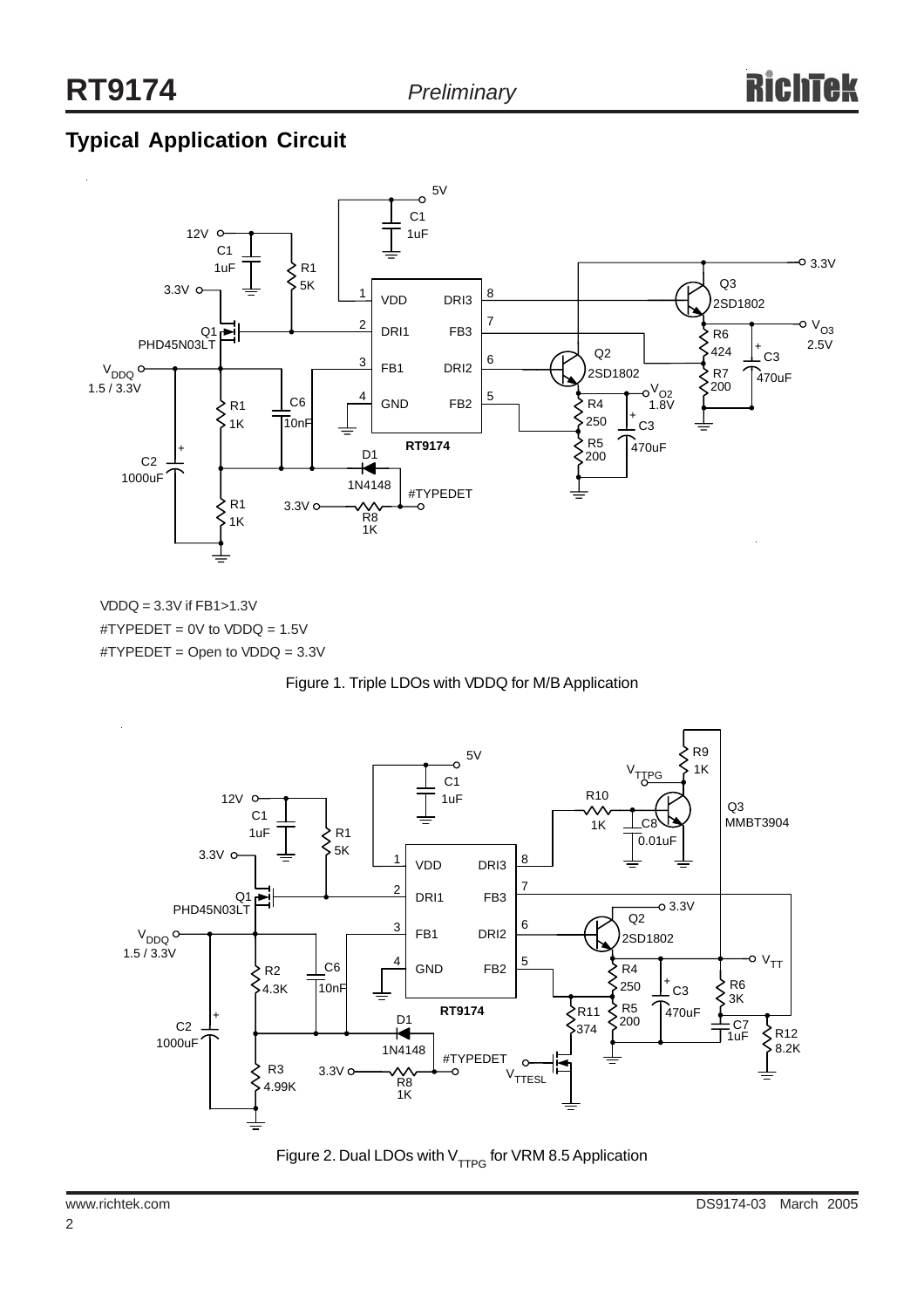# ek



Figure 3. Triple LDOs Driving MOS Application

# **Functional Pin Description**

| <b>Pin Name</b>  | <b>Pin Function</b>                      |  |  |
|------------------|------------------------------------------|--|--|
| VDD              | Power Supply Input                       |  |  |
| DR <sub>11</sub> | <b>Regulator 1 Driver Output</b>         |  |  |
| FB <sub>1</sub>  | Regulator 1 Feedback Non-inverting Input |  |  |
| GND              | Power Ground                             |  |  |
| DR <sub>12</sub> | <b>Regulator 2 Driver Output</b>         |  |  |
| FB <sub>2</sub>  | Regulator 2 Feedback Non-inverting Input |  |  |
| DRI3             | <b>Regulator 3 Driver Output</b>         |  |  |
| FB3              | Regulator 3 Feedback Non-inverting Input |  |  |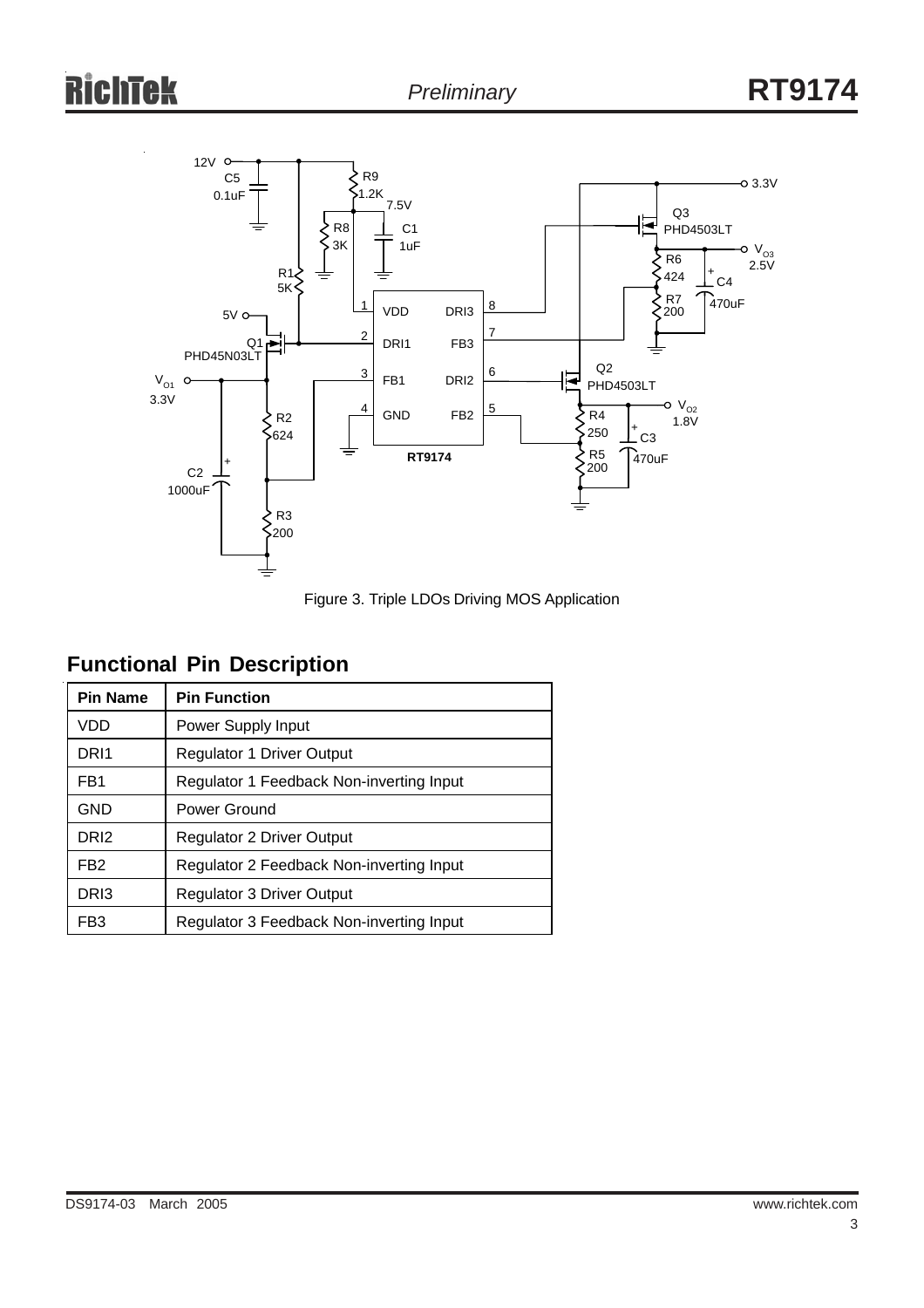# **Absolute Maximum Ratings**

| • Power Dissipation, $P_D @ T_A = 25^{\circ}C$ |  |
|------------------------------------------------|--|
|                                                |  |
| • Package Thermal Resistance                   |  |
|                                                |  |
|                                                |  |
|                                                |  |

# **Electrical Characteristics**

( $V_{DD}$  = 5V,  $C_{IN}$  = 1F,  $T_A$  = 25°C, unless otherwise specified)

| <b>Parameter</b>                                  | Symbol          | <b>Test Conditions</b>                 |       | Typ  | Max   | <b>Units</b> |  |
|---------------------------------------------------|-----------------|----------------------------------------|-------|------|-------|--------------|--|
| <b>Supply Current</b>                             | <b>I</b> DD     | No Load                                |       | 0.8  | 2     | mA           |  |
| Feedback Reference Voltage<br>No Load<br>$R_{EF}$ |                 | 0.78                                   | 0.8   | 0.82 | V     |              |  |
| Line Regulation                                   | $R_{EG (LINE)}$ | $VDD = 4$ to $7V$                      | --    | 2    | 10    | mV           |  |
| Load Regulation                                   | REG (LOAD)      | Source 100mA, DRI1/DRI2/DRI3 = 2.5V    | --    | 5    | 10    | mV           |  |
|                                                   |                 | Sink 5mA, DRI1/DRI2/DRI3 = $2.5V$      | --    | 10   | 15    |              |  |
|                                                   | Ιo              | Sourcing, DRI1/DRI2/DRI3 = $2.5V$      | 100   | --   | $- -$ | mA           |  |
| <b>Driving Capability</b>                         |                 | Sink DRI1/DRI2/DRI3 = $2.5V$           | 5     |      |       |              |  |
|                                                   | ICL             | Sourcing, DRI1/DRI2/DRI3 = $2.5V$      | --    | 300  | 700   | mA           |  |
| <b>Driver Current Limiting</b>                    |                 | Sink DRI1/DRI2/DRI3 = $2.5V$           | --    | 40   | 150   |              |  |
| Driver Tri-State Threshold                        | V <sub>TS</sub> | Sweep FB1/FB2/FB3 to Driver Output Off | 1.0   | 1.35 | 2.0   | V            |  |
| Thermal Limit                                     |                 |                                        | $- -$ | 150  | $- -$ | $\circ$ C    |  |
| Power On Reset Voltage                            | <b>POR</b>      |                                        | --    | 2.4  |       | $\vee$       |  |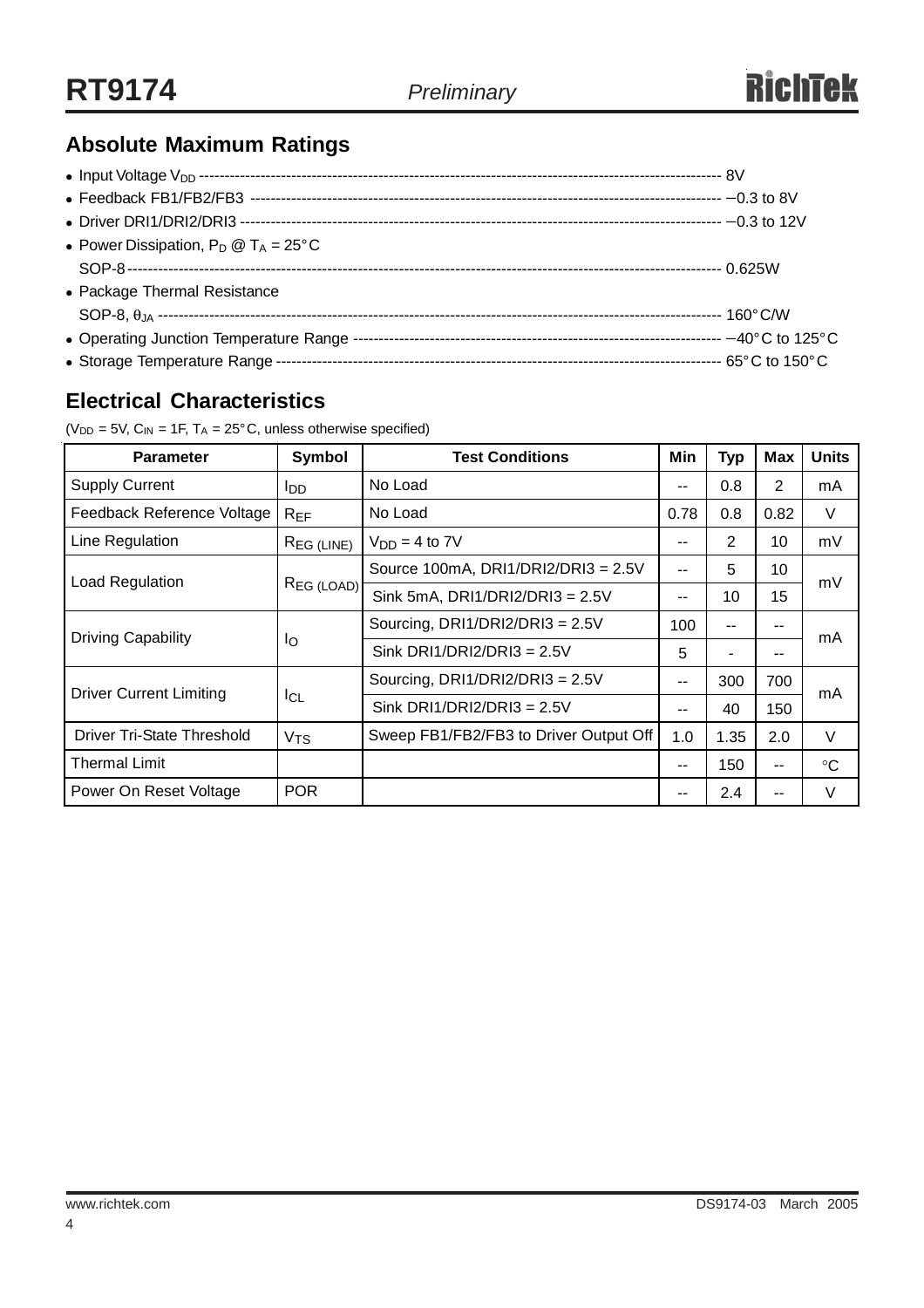# **Typical Operating Characteristics**













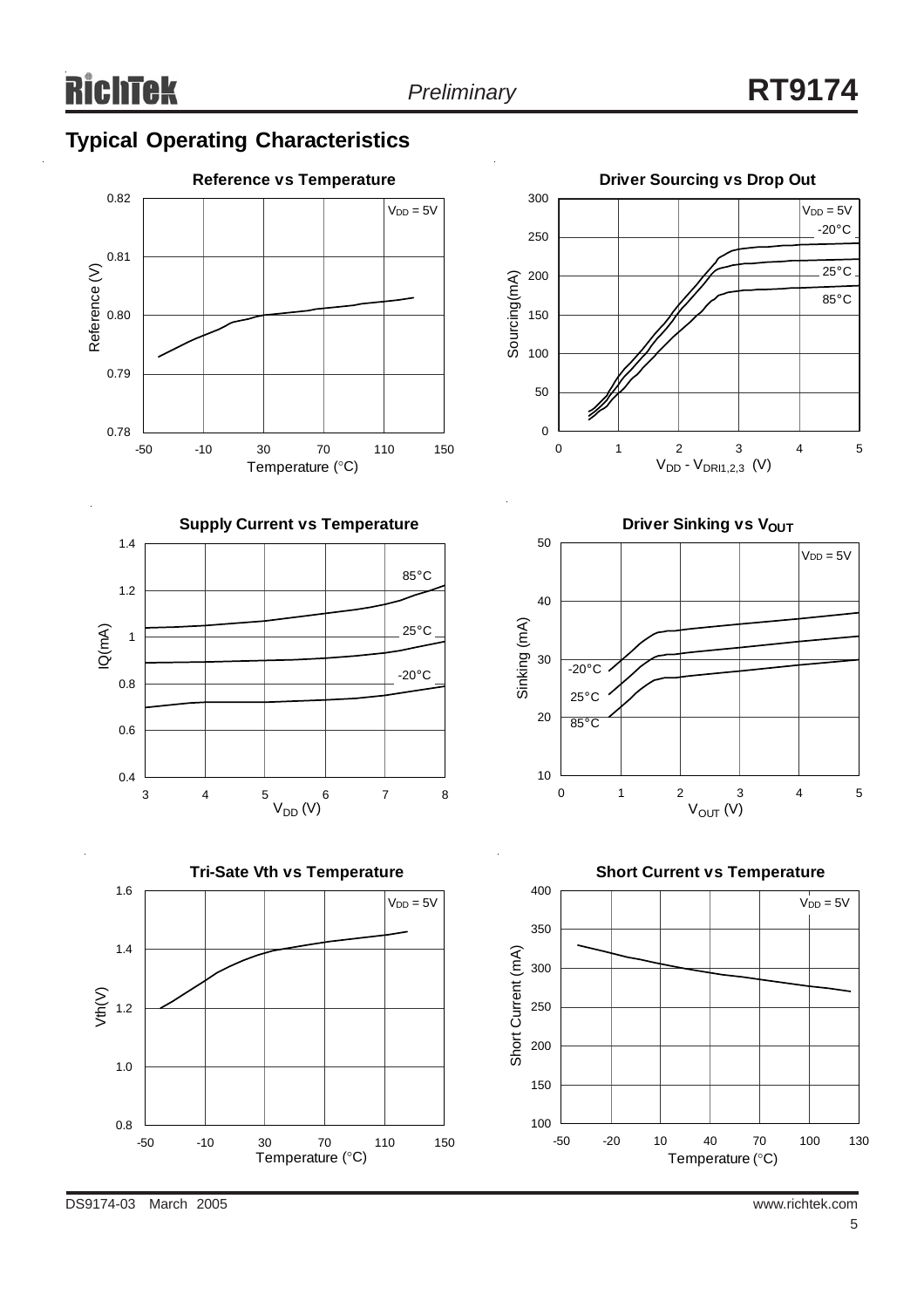### **Application Information**

### **Capacitors Selection**

A 0.1 $\mu$ F minimum capacitor is recommended between  $V_{DD}$ and ground to increase stability. The linear controllers use dominant pole compensation integrated into the error amplifier and are sensitive to output capacitor selection. When driving external pass transistor, normally a minimum 470µF capacitor must be placed at output for stability and good transient response. When using internal pass transistor, just need 10µF capacitor for stable.

### **Pass Transistor Selection**

The RT9174 are designed specifically to driver external NPN or NMOSFET pass transistor for up to 5A output current. The driver could deliver more 100mA when driving NPN transistor and sinking for a pull up resistor load when driving a NMOSFET.

Typically pass transistor with NPN hfe > 50 at Imax or NMOSFET Rds-on 100mΩ are suitable in most application.

### **Output Voltage Setting**

The RT9174 develop a 0.8V reference voltage, especially suit for low voltage application. As shown in Figure 4, the output voltage could be easy set by R1 & R2 resistor. The divided resistor must keep below 1kΩ for quick response and stability.

### **Tri-state Operation**

A special Tri-state design is empolyed in the RT9174 for AGP 2X/4X power supply. Typical application shown the detail circuit. In AGP 2X SELECT = open, FB1 will be pulled up over 1.3V through  $R_8$  to trip the Tri-state threshold.  $R_8$  has to meet the following relationship:

 $R_8$  < 0.75 ( $V_{33}$  - 1.3) x  $R_2$ , if  $\frac{R_3 + R_2}{R_3} \times 0.8 = 1.5$ 3  $\frac{3 + R2}{R} \times 0.8 = 1.5$ . When in AGP 4X SELECT = GND,  $V_{DDQ}$  will work in

normal 1.5V setting.

### **Layout Considerations**

There are two critical layout considerations. One is the divider resistors should be located to RT9174 as possible to avoid inducing any noise. The second is  $C<sub>OUT</sub>$  should be put at near the pass transistor to avoid oscillation.



Figure 4